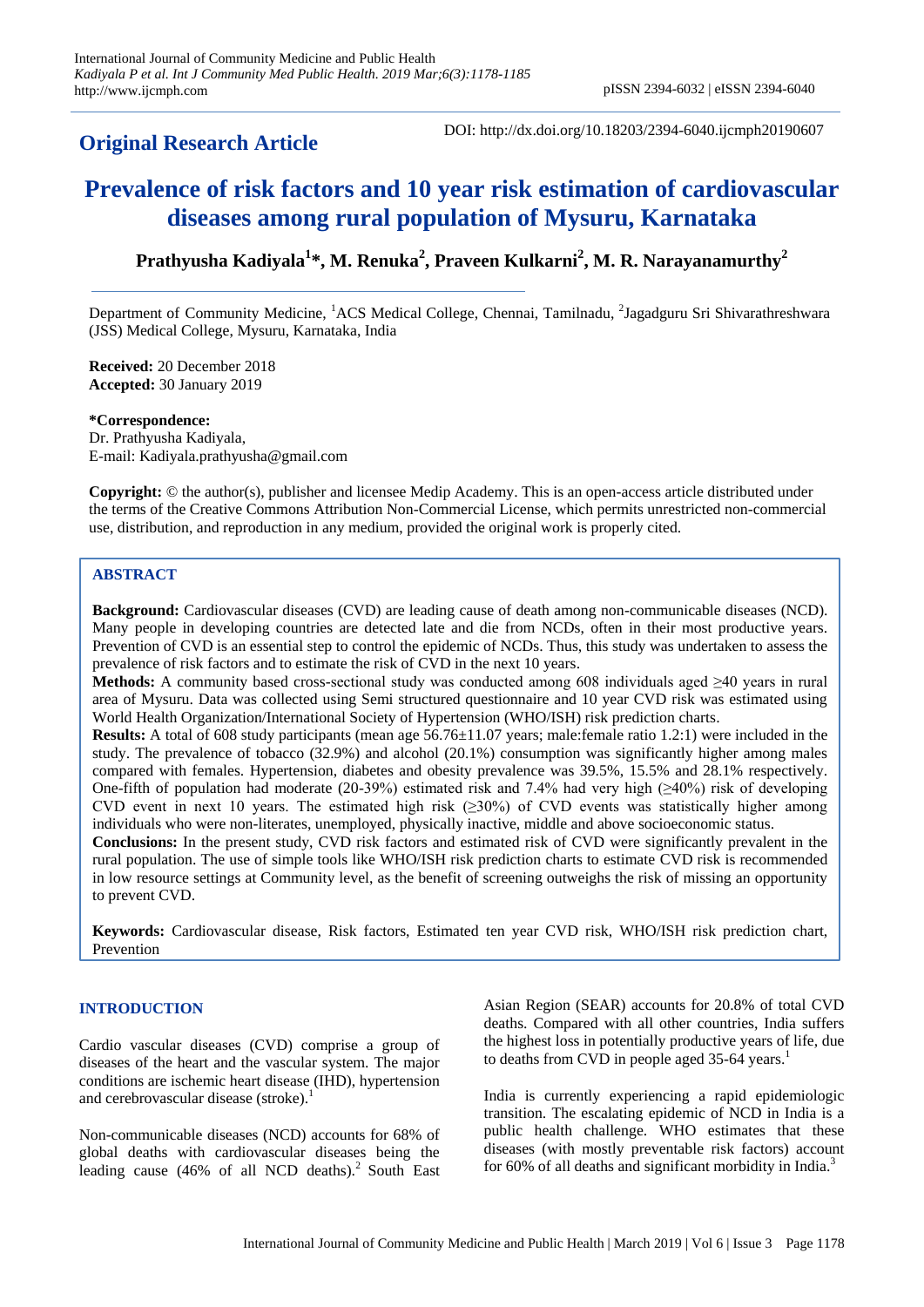Despite the reduction in the incidence of coronary heart disease (CHD) in developed nations, the scenario in developing nations poses a serious challenge.<sup>4</sup> Most reviews have shown that low Socio-Economic Status (SES) and/or living in low and middle-income countries (LMIC) increased the risk of developing cardiovascular diseases.<sup>5</sup>

Over three-quarters of CVD deaths take place in LMIC.<sup>6</sup> People in low and middle-income countries often do not have the benefit of integrated primary health care programmes for early detection and treatment of people with risk factors compared to people in high-income countries. They have less access to effective and equitable health care services which respond to their needs $^2$ 

Despite intervention in the form of a national programme on NCD, the efforts are nascent and need to be up scaled and integrated for diseases like diabetes, cardiovascular ailments and stroke. NCD require a renewed focus on prevention and management.

The most important behavioural risk factors of heart disease and stroke are the unhealthy diet, physical inactivity, tobacco and alcohol consumption. The effects of behavioural risk factors may show up in individuals as raised blood pressure, raised blood glucose, raised blood lipids, and overweight and obesity. These "intermediate risks factors" can be measured in primary care facilities and indicate an increased risk of developing a heart attack, stroke, heart failure and other complications. There are also a number of underlying determinants of CVDs or "the causes of the causes". These are a reflection of the major forces driving social, economic and cultural change–globalization, urbanization and population ageing. Other determinants of CVDs include poverty, stress and hereditary factors.<sup>6</sup>

CVDs which were once considered to be more common in developed countries, urban areas, high socioeconomic class, older age and males is no longer a true situation as incidence is increasing in low and middle-income countries, rural areas, affecting younger adults and women also. There is an immense need for creating awareness among the population to adopt a healthy lifestyle and behavioural changes, early detection of risk factors like hypertension, diabetes, high cholesterol and management of them by adopting necessary preventive and therapeutic measures. Along with the early detection of risk factors, estimating the risk of the cardiovascular event in the next 10 years will help in making individuals aware about the measures they need to take to prevent any untoward cardiovascular events in future.

In view of interplay of multiple factors in the etiology of CVDs the WHO and the ISH have formulated WHO/ISH cardiovascular risk prediction charts for use in different sections of the globe using the best available mortality and risk factor data.<sup>7</sup> Different charts are available for the

14 WHO epidemiological sub regions around the world. These colour coded charts predict 10 year risk of fatal or non-fatal major cardiovascular event (myocardial Infarction or stroke).

As WHO/ISH cardiovascular risk prediction charts are graphical and easy to understand, the general population can be explained about their individual risk, and hence motivated to adopt necessary preventive measures to delay any untoward outcome.<sup>8</sup>

While the need for effective CVD prevention strategies and health system strengthening to combat CVD is glaringly obvious, there is very little actual research output especially in rural areas of India. In this context, the present study intended to screen rural population for CVD risk factors and estimate the risk for the cardiovascular event using WHO/ISH risk prediction charts which help in motivating them to adopt necessary preventive or therapeutic measures to prevent any adverse cardiovascular events.

## **METHODS**

A community based cross-sectional study was conducted over a period of twelve months (January 2016 to December 2016). The study population was selected from 15 villages under primary health centre (PHC) Hadinaru (population 28,652) and 8 villages under PHC Suttur (population 13,609) which are rural field practice areas of JSS Medical College. The sample size was 543, calculated based on the prevalence of hypertension (CVD risk factor) in rural Karnataka of 14.96% with 3% absolute precision and confidence level of 95%.<sup>9</sup> Adding a non-response rate of 10% i.e 54, the sample size required was 597. The required sample was divided among 23 villages using population proportion to size. From each village, houses were selected using systematic random sampling and participants aged 40 years and above were included in the study. In total, 608 individuals participated in the study. People who had established coronary heart disease, stroke or other atherosclerotic diseases and unavailable for two consecutive visits to the village were excluded from the study.

The study was approved by the Institutional Ethical Committee. After obtaining written informed consent from the participants, data on sociodemographic variables were obtained using semi-structured questionnaire.

Anthropometric variables such as weight (kg) nearest to 100 g and height (cm) nearest to 0.2 cm were measured using standard equipment and procedures.<sup>10</sup> Body mass index (BMI)  $\langle 18.5 \text{ kg/m}^2$  was classified as under nutrition, 18.5–22.99 kg/m<sup>2</sup> as normal, 23.00–24.99 kg/m<sup>2</sup> as at risk obese,  $25.00-29.99$  kg/m<sup>2</sup> as obese I and  $>30$  kg/m<sup>2</sup> as obese II.<sup>11</sup> Waist circumference was measured at the approximate midpoint between the lower margin of the last palpable rib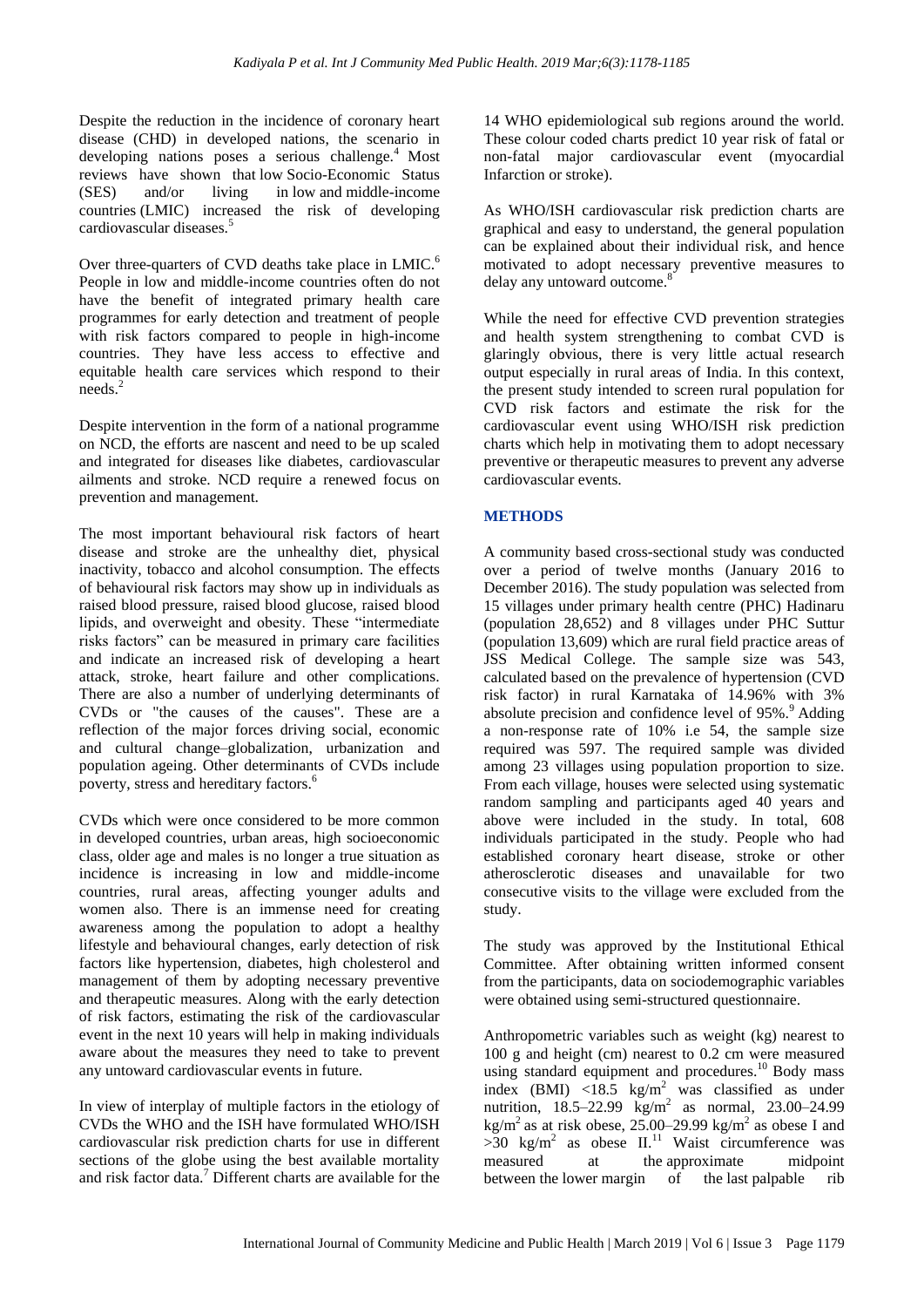and the top of the iliac crest. Hip circumference was measured at the level around the widest portion of the buttocks using a non-stretchable tape. Subjects with a waist circumference of  $\geq$ 102 cm (men);  $\geq$ 88 cm (Women) and Waist to Hip Ratio (WHR)  $\geq 0.90$  cm (Men);  $\geq 0.85$ cm (women) were said to have abdominal obesity or at substantially increased risk of metabolic complications.<sup>12</sup> Two measurements of blood pressure were taken (first reading after 5 min of rest and the second at the end of interview) using a mercury sphygmomanometer in sitting position in the right arm with appropriate size cuff. Average of two readings was taken as final reading.<sup>13</sup> Hypertension is defined as systolic blood pressure (SBP) of ≥140 mmHg and/or diastolic blood pressure (DBP) of ≥90 mmHg and/or history of hypertension and on antihypertensive medications. Pre hypertension is defined as SBP between 120-139 and DBP of 80-89 mmHg.<sup>14</sup> Random capillary blood glucose (RCBG) was collected under aseptic precautions using Accucheck glucometer. An individual was diagnosed as diabetic if random capillary blood glucose  $\geq 200$  mg/dl and/or with previous history of diabetes and on anti-diabetic medications. An individual is diagnosed as impaired glucose tolerance (IGT) if random capillary blood glucose is  $\geq 140$  mg/dl and  $<$  200 mg/dl.<sup>15</sup>

Risk factors such as tobacco and alcohol consumption, family history of CVD, history of DM and hypertension, type of diet (Vegetarian or mixed) was elicited. WHO global physical activity questionnaire (GPAQ) was used to assess physical activity and participants were categorized based on the total Metabolic equivalents/week (MET/week) as physically inactive  $(**600** MET/week)$  and physically active  $(\geq 600$  MET/ week).<sup>16</sup> Psycho-social stress was estimated by Gurmeet Singh's presumptive stressful life events scale (PSLES) and classified as no stress (score 0-40), mild/moderate stress (41-200) and severe stress  $(>200)$ .<sup>17</sup> SEAR-D specific WHO-ISH Risk prediction chart without cholesterol set was used to estimate the individual's 10 year risk of a fatal or non-fatal major cardiovascular event (Myocardial Infarction or stroke).<sup>7</sup> The variables included in estimating risk were age, sex, blood pressure, smoking status and presence or absence of diabetes mellitus. The ten year risk was classified into five levels as >10%; 10 to <20%; 20 to <30%; 30 to <40%; and >40% risk.

Study participants who were diagnosed with hypertension and/or diabetes were referred to the physician for the confirmatory diagnosis and management. Counseling was given to the participants about healthy lifestyle such as cessation of tobacco and alcohol use, increased physical activity, healthy diet etc.

The data obtained was coded and entered into Microsoft excel and analyzed using SPSS software version 22. Descriptive statistics such as frequencies and percentages; mean and standard deviation were calculated. Inferential statistics like ANOVA and Chisquare test were applied. The statistical significance was evaluated at 5% level of significance.

#### **RESULTS**

Table 1 represents the Sociodemographic characteristics of the study participants. Mean age of the study population was 56.76±11.07 years with male:female ratio of 1.2:1. More than half of them were non literate (55.1%) and belonged to lower or lower middle (62.7%) socioeconomic class. Majority of them were farmers or semiskilled by occupation and belonged to Nuclear families.

#### **Table 1: Sociodemographic characteristics of the study participants (N=608).**

| <b>Variable</b>                 | <b>Category</b>               | Frequency (%) |  |  |  |
|---------------------------------|-------------------------------|---------------|--|--|--|
| Age (in years)                  | 40-49                         | 186 (30.6)    |  |  |  |
|                                 | 50-59                         | 146 (24)      |  |  |  |
|                                 | 60-69                         | 177(29.1)     |  |  |  |
|                                 | $70 - 79$                     | 99 (16.3)     |  |  |  |
|                                 | Male                          | 341 (56.1)    |  |  |  |
| <b>Gender</b>                   | Female                        | 267 (43.9)    |  |  |  |
|                                 | Non literate                  | 335(55.1)     |  |  |  |
|                                 | Primary                       | 79 (13.0)     |  |  |  |
| <b>Education</b>                | Middle                        | 75(12.3)      |  |  |  |
|                                 | High school                   | 90 (14.8)     |  |  |  |
|                                 | PUC and above                 | 29(4.8)       |  |  |  |
|                                 | Unemployed                    | 10(1.6)       |  |  |  |
|                                 | Unskilled                     | 23(3.8)       |  |  |  |
|                                 | Semi-skilled                  | 190 (31.3)    |  |  |  |
|                                 | <b>Skilled</b>                | 23(3.8)       |  |  |  |
| Occupation                      | Farmer                        | 191 (31.4)    |  |  |  |
|                                 | Semi-                         |               |  |  |  |
|                                 | professional/<br>professional | 33(5.4)       |  |  |  |
|                                 | Homemaker                     | 138 (22.7)    |  |  |  |
|                                 | <b>Upper class</b>            | 5(0.8)        |  |  |  |
| <b>Socioeconomic</b><br>status* | Upper middle<br>class         | 29(4.8)       |  |  |  |
|                                 | Middle class                  | 75(12.3)      |  |  |  |
|                                 | Lower middle<br>class         | 207 (34.0)    |  |  |  |
|                                 | Lower class                   | 292 (48.0)    |  |  |  |
|                                 | Nuclear family                | 370 (60.9)    |  |  |  |
| <b>Type of family</b>           | Joint family                  | 200 (32.9)    |  |  |  |
|                                 | Three generation<br>family    | 38 (6.3)      |  |  |  |

\*Modified BG Prasad classification

Table 2 reveals the prevalence of CVD risk factors among the study population according to gender. The prevalence of tobacco consumption (50% vs. 11.2%), alcohol consumption (32.6% vs. 4.1%), pre-diabetes (17% vs. 15%) and diabetes (18.8% vs. 11.2%) was significantly higher in males compared to females. The prevalence of hypertension among males and females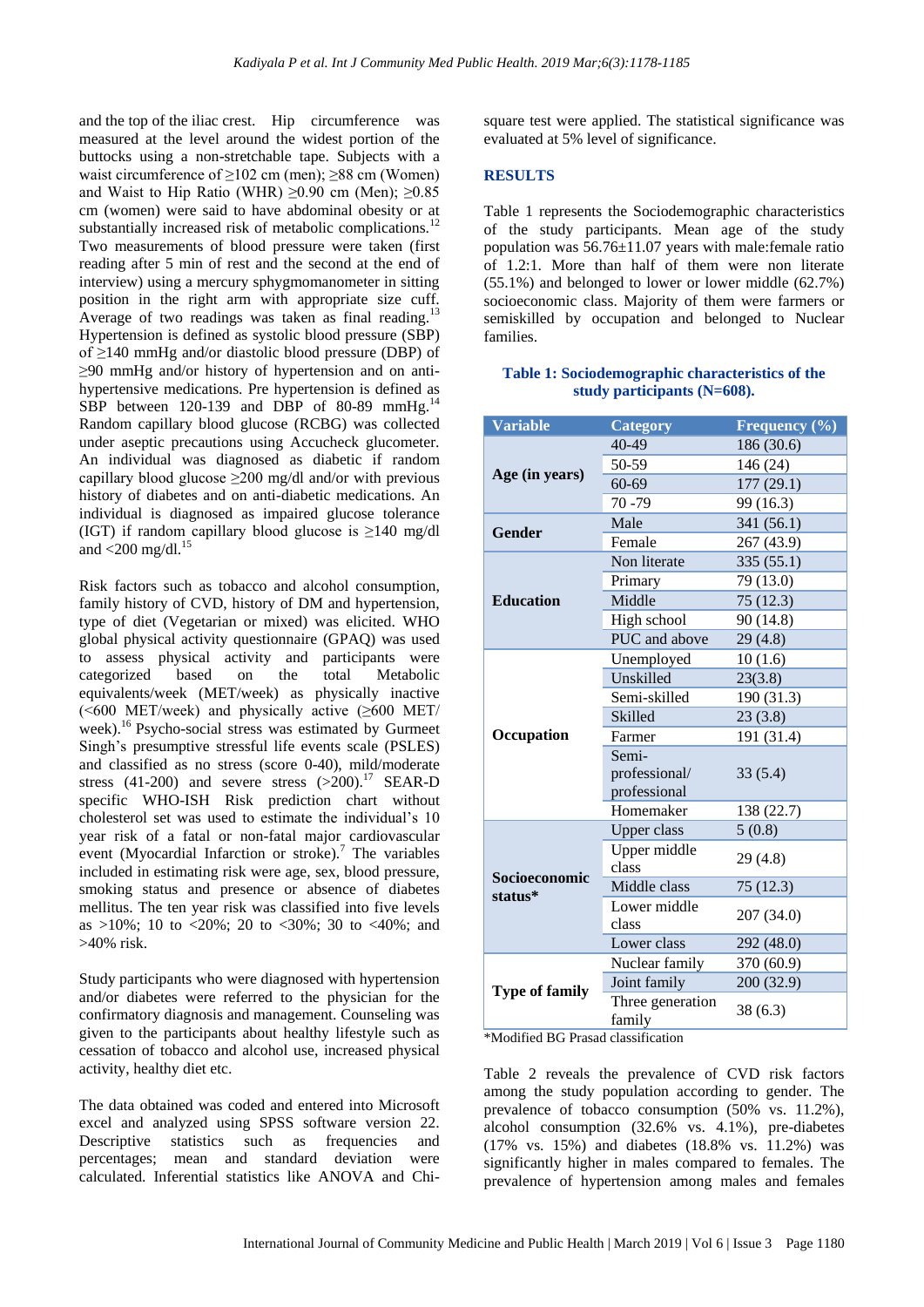was 37.8% and 41.6%, respectively, but the difference was not statistically significant (p=0.275). The higher proportion of females has obesity and abdominal obesity determined by WC compared to males and the difference was statistically significant. However at risk obese and abdominal obesity determined by WHR was statistically higher among males compared to females. Physical inactivity and severe stress were seen in 11% and 8% of subjects with no gender preponderance.

| Table 2: Prevalence of cardiovascular disease risk factors in the study population based on gender (N=608). |  |  |  |  |
|-------------------------------------------------------------------------------------------------------------|--|--|--|--|
|                                                                                                             |  |  |  |  |

| <b>Variables</b>              | <b>Categories</b>            | <b>Male</b>           | <b>Female</b> | <b>Total</b> | P value |  |
|-------------------------------|------------------------------|-----------------------|---------------|--------------|---------|--|
| <b>Tobacco use</b>            | Present                      | 170 (49.9)            | 30(11.2)      | 200 (32.9)   | < 0.001 |  |
|                               | Absent                       | 171(50.1)             | 237 (88.8)    | 408(67.1)    |         |  |
| <b>Alcohol</b> use            | Present                      | 111(32.6)             | 11(4.1)       | 122(20.1)    | < 0.001 |  |
|                               | Absent                       | 230(67.4)             | 256(95.9)     | 486 (79.9)   |         |  |
|                               | Obese                        | 78 (23.0)             | 92(34.5)      | 170(28.1)    | 0.008   |  |
| <b>BMI</b>                    | At risk obese                | 50(14.6)              | 36(13.5)      | 86 (14.2)    |         |  |
|                               | Normal                       | 213(62.4)             | 139(52.0)     | 352(57.7)    |         |  |
|                               | Substantially increased risk | 42(12.3)<br>107(40.1) |               | 149(24.5)    |         |  |
| <b>Abdominal obesity (WC)</b> | Normal                       | 299 (87.7)            | 160(59.9)     | 459 (75.5)   | < 0.001 |  |
| <b>Abdominal obesity</b>      | Substantially increased      | 300(88.0)             | 214(80.1)     | 514 (84.5)   | 0.008   |  |
| (WHR)                         | Normal                       | 41(12.0)              | 53 (19.9)     | 94(15.5)     |         |  |
|                               | Hypertension                 | 129 (37.8)            | 111(41.6)     | 240 (39.5)   |         |  |
| <b>Hypertension</b>           | Pre hypertension             | 109(32.0)             | 69(25.8)      | 178 (29.3)   | 0.257   |  |
|                               | Normal                       | 103(30.2)             | 87 (32.6)     | 190(31.2)    |         |  |
| <b>Diabetes status</b>        | Diabetes mellitus            | 64 (18.8)             | 30(11.2)      | 94(15.5)     | 0.019   |  |
|                               | Pre-diabetes (IGT)           | 58 (17.0)             | 40(15.0)      | 98 (16.1)    |         |  |
|                               | Normal                       | 219(64.2)             | 197(73.8)     | 416(68.4)    |         |  |
| <b>Physical activity</b>      | Physically inactive          | 43(12.6)              | 24(9.0)       | 67(11.0)     | 0.157   |  |
|                               | Physically active            | 298 (87.3)            | 243(91.0)     | 541 (89.0)   |         |  |
| <b>Stress level</b>           | Severe stress                | 23(6.7)               | 26(9.7)       | 49(8.0)      |         |  |
|                               | Mild-moderate                | 277(81.2)             | 219(82.0)     | 496 (81.6)   | 0.154   |  |
|                               | No stress                    | 41(12.1)              | 22(8.3)       | 63(10.4)     |         |  |

Note: Numbers within brackets indicate percentages; M-men; W-women.



#### **Figure 1: Distribution of study subjects according to the estimated ten year CVD risk based on WHO/ISH risk prediction charts (N=608).**

Figure 1 shows the CVD risk estimation and it was found 7% subjects had a very high CVD risk (>40%) and around one-fifth of study population had high risk (20- 39%) of the CVD events in next 10 years. The estimated 10 year CVD risk was higher for males compared to females (p=<0.001). However the very high ( $\geq$ 40%) risk was more in females (9.7%) than males (5.6%) (Figure 2).

Table 3 shows that the mean age, SBP, DBP, RCBG, weight, BMI, waist circumference, waist hip ratio (WHR) were found to have a statistically significant difference among the five estimated CVD risk groups. Post hoc tests (Bonferroni) revealed that there was the significant difference between the estimated high risk groups (>40% and 30-39%) with other estimated risk groups with respect all the variables except for BMI and waist circumference.



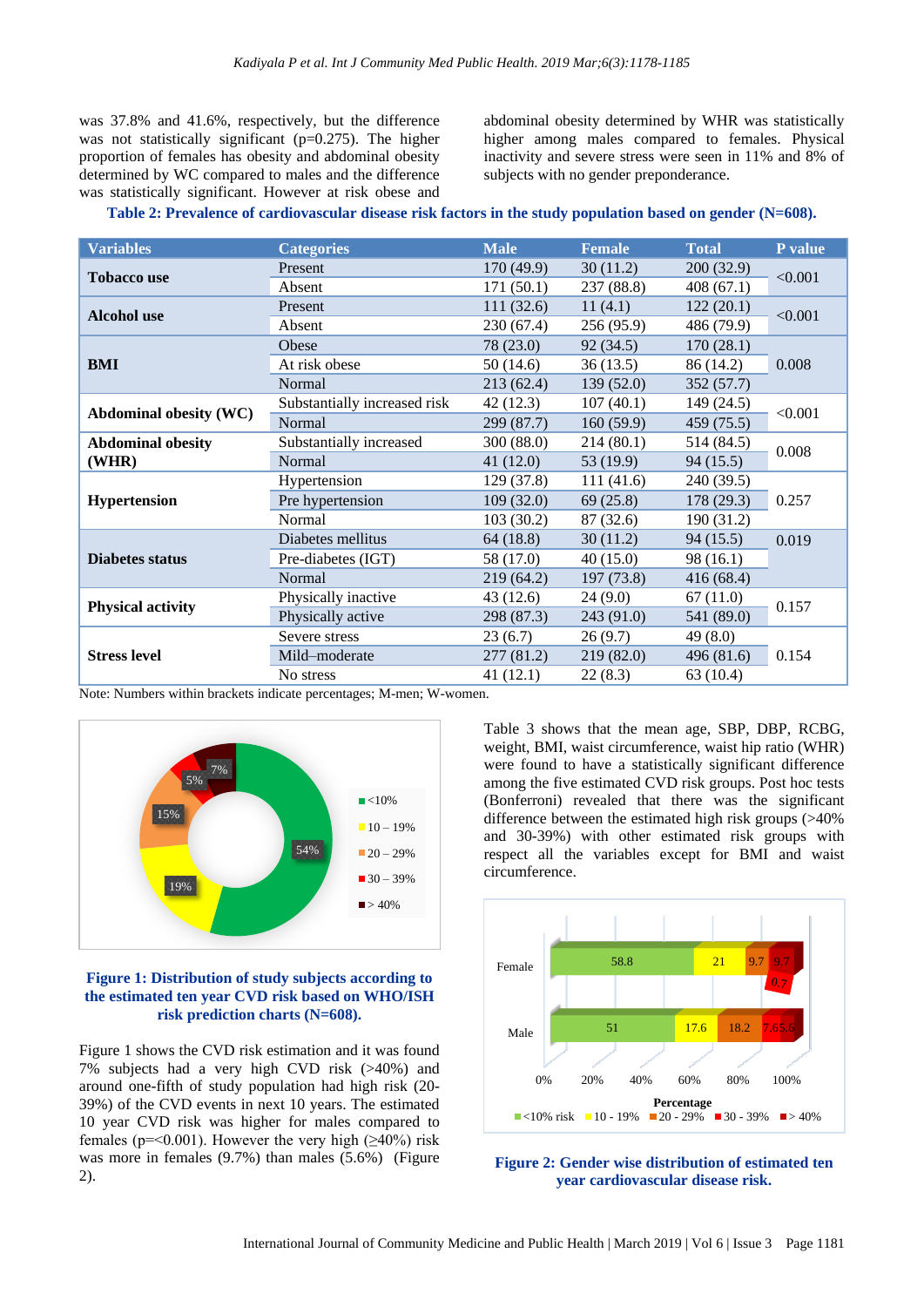When the variables not used in estimating 10 year CVD risk by WHO/ISH risk prediction charts were cross tabulated against the estimated CVD risk groups it was found that estimated high risk  $(\geq 30\%)$  of CVD events in 10 years was statistically higher among individuals who were non-literates, unemployed, physically inactive, belonging to middle class and above socioeconomic status (Table 4).

#### **Table 3: Association between physical parameters and ten year CVD risk.**

| <b>Variables</b>       | <b>Mean</b>  |        |            |          |                       |                | $P$ value <sup>#</sup> |  |
|------------------------|--------------|--------|------------|----------|-----------------------|----------------|------------------------|--|
|                        | $<10\%$ risk | 10-19% | $20 - 29%$ | 30-39%   | $\geq 40\%$           | <b>F-value</b> |                        |  |
| Age (years)            | 49.84        | 63.46  | 66.11      | 65.61    | $66.60^{\degree}$     | 135.7          | < 0.001                |  |
| $SBP$ (mmHg)           | 127.85       | 134.57 | 148.7      | 159.29   | $169.78$ <sup>*</sup> | 103.43         | < 0.001                |  |
| DBP(mmHg)              | 81.99        | 82.50  | 85.57      | 88.93    | 94.44                 | 18.307         | < 0.001                |  |
| <b>RCBG</b>            | 122.98       | 132.79 | 141.44     | 159.96   | $175.49^*$            | 9.19           | < 0.001                |  |
| (mg/dl)                |              |        |            |          |                       |                |                        |  |
| Weight (kg)            | 58.37        | 54.26  | 55.94      | $63.57*$ | 58.46                 | 5.16           | < 0.001                |  |
| <b>BMI</b> ( $kg/m2$ ) | 22.85        | 21.66  | 21.60      | 23.03    | 23.24                 | 3.486          | 0.008                  |  |
| $WC$ (cm)              | 87.25        | 86.06  | 87.89      | 93.11    | 92.58                 | 4.812          | 0.001                  |  |
| <b>WHR</b>             | .92          | .93    | .95        | $.98*$   | .95                   | 6.38           | < 0.001                |  |

**#**ANOVA test**;**\*significant difference found with Bonferroni (post hoc) test.

#### **Table 4: Association between various variables and estimated ten year CVD risk.**

|                        |                                       | <b>Frequency (percentage)</b> |             |              |                |             | Chi       |                        |
|------------------------|---------------------------------------|-------------------------------|-------------|--------------|----------------|-------------|-----------|------------------------|
| <b>Variables</b>       | <b>Category</b>                       | $<$ 10%                       | 10 - 19%    | 20-29%       | 30-39%         | >40%        | square    | P value                |
|                        |                                       | <b>Risk</b>                   | risk        | <b>Risk</b>  | <b>Risk</b>    | <b>Risk</b> | value, df |                        |
| <b>Education</b>       | Non-literate                          | 166 (49.6)                    | 75 (22.4)   | 56(16.7)     | 13(3.9)        | 25(7.5)     | 11.00, 4  | $0.027*$               |
|                        | Literate                              | 165(60.4)                     | 41 $(15.0)$ | 32(11.7)     | 15(5.5)        | 20(7.3)     |           |                        |
|                        | Unemployed<br>/homemaker              | 75(50.7)                      | 35(23.6)    | 19(12.8)     | $\mathbf{0}$   | 19(12.8)    |           |                        |
| Occupation             | Unskilled/semi<br>skilled/skilled     | 130(55.1)                     | 51(21.6)    | 32(13.6)     | 9(3.8)         | 14(5.9)     | 30.11, 8  | $< 0.001*$             |
|                        | Farmer/prof/<br>Semi-<br>professional | 126(56.3)                     | 30(13.4)    | 37(16.5)     | 19(8.5)        | 12(5.4)     |           |                        |
|                        | Lower                                 | 158(54.1)                     | 67(22.9)    | 36(12.3)     | 6(2.1)         | 25(8.6)     |           |                        |
| Socioeconomic<br>class | Lower middle<br>class                 | 114(55.1)                     | 31(15.0)    | 35(16.9)     | 10(4.8)        | 17(8.2)     | 24.13, 8  | $0.002*$               |
|                        | Middle class<br>and above             | 59 (54.1)                     | 18(16.5)    | 17(15.6)     | 12(11.0)       | 3(2.8)      |           |                        |
|                        | Nuclear                               | 213 (57.6)                    | 72 (19.5)   | 51(13.8)     | 16(4.3)        | 18(4.9)     |           | 0.074                  |
| <b>Family type</b>     | Three<br>generation                   | 103(51.5)                     | 36(18.0)    | 28(14.0)     | 11(5.5)        | 22(11.0)    | 14.30, 8  |                        |
|                        | Joint                                 | 15(39.5)                      | 8(21.1)     | 9(23.7)      | 1(2.6)         | 5(13.2)     |           |                        |
| <b>Family history</b>  | Present                               | 17(63.0)                      | 2(7.4)      | 4(14.8)      | $\overline{0}$ | 4(14.8)     | 5.79, 4   | $0.223^{\prime\prime}$ |
| of CVD                 | Absent                                | 314 (54)                      | 114 (19.6)  | 84 (14.5)    | 28(4.8)        | 41 $(7.1)$  |           |                        |
|                        | Mixed                                 | 159 (57.8)                    | 50(18.2)    | 41 (14.9)    | 9(3.3)         | 16(5.8)     |           | 0.292                  |
| <b>Diet</b>            | Vegetarian                            | 172                           | 66          | 47           | 19             | 29          | 4.96, 4   |                        |
|                        |                                       | (51.7)                        | (19.8)      | (14.1)       | (5.7)          | (8.7)       |           |                        |
| <b>Physical</b>        | Inactive                              | $\overline{\mathcal{L}}$      | 12          | 26           | 10             | 15          |           | ${<}0.001*$            |
|                        |                                       | (6.0)                         | (17.9)      | (38.8)       | (14.9)         | (22.4)      | 101.16, 4 |                        |
| activity               | Active                                | 327                           | 104         | 62           | 18             | 30          |           |                        |
|                        |                                       | (60.4)                        | (19.2)      | (11.5)       | (3.3)          | (5.5)       |           |                        |
|                        | <b>Stress</b><br>No stress            | 298                           | 109         | 76           | 22             | 40          |           | 0.119                  |
| <b>Stress</b>          |                                       | (52.4)                        | (20.0)      | (13.9)       | (4.0)          | (7.3)       | 7.11, 4   |                        |
|                        |                                       | 33<br>(52.4)                  | 7<br>(11.1) | 12<br>(19.0) | 6<br>(9.5)     | 5<br>(7.9)  |           |                        |
|                        |                                       |                               |             |              |                |             |           |                        |

Note: numbers within brackets indicate row percentages for individual observations; ^fisher's exact test; \*significant.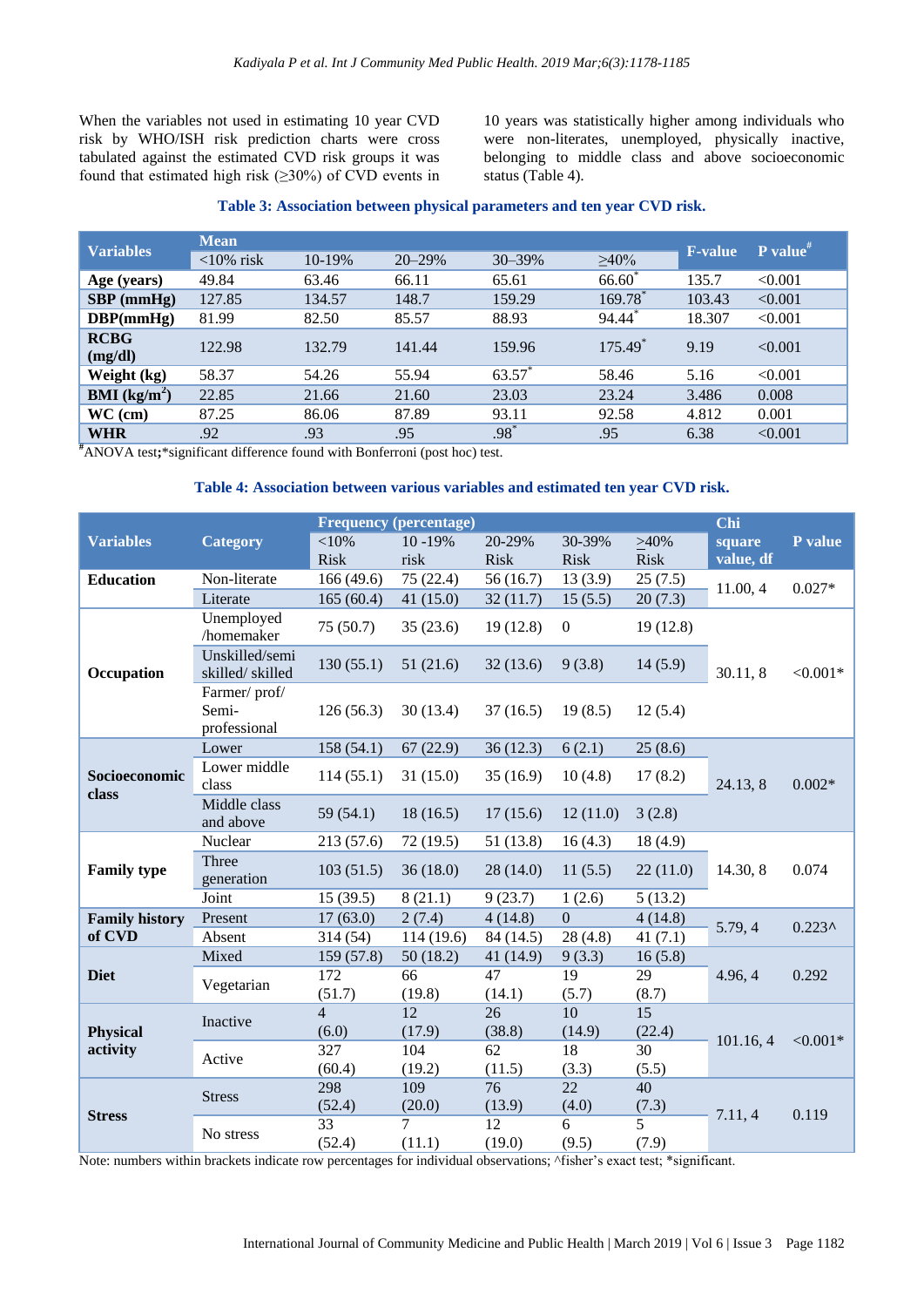#### **DISCUSSION**

With the epidemiological transition from communicable diseases to NCD and CVD being a leading cause of NCDs death, prevention of CVD is an essential component in reducing overall mortality. Multiple risk factors play a role in the development of CVD. Detecting these risk factors at the earliest along with predicting the risk of CVD in next 10 years help in preventing any untoward outcomes in the future. This community based study was conducted to estimate the prevalence of various CVD risk factors and estimate the 10 year CVD risk using WHO/ISH risk prediction charts. The prevalence of tobacco and alcohol consumption was 32.9% and 20.1% respectively and was significantly higher among men than women. Similar findings were found in a study done in a rural Haryana and central India.18,19 Obesity and abdominal obesity were statistically higher among females than males calls for more women centered approach in rural areas to sensitize them about these risk factors and preventive measures.

The difference between prevalence of diabetes among males (18.8%) and females (11.2%) was statistically significant. The prevalence of hypertension and physical inactivity was 39.5% and 11% respectively with no gender preponderance. Findings of a study conducted in northern India revealed similar results that no gender differences was present with regard to parameters like physical inactivity and hypertension.<sup>20</sup> Several studies were conducted in different parts of India to assess the CVD risk factors and the prevalence of the hypertension in our studies were in concordance with these studies. $19,21,22$ 

Several studies were performed across the world using both with and without cholesterol sets of WHO/ISH risk prediction charts. In the present study, it was found that 7.4% had very high (≥40%) risk, 4.6% had 30-39% risk, 14.5% had 20-29% risk, 19.1% had 10-19% estimated risk of developing fatal or non-fatal CVD event in 10 years. In the current study, estimated overall CVD risk was statistically higher in males than females. Studies done in many low and middle income countries $^{23-25}$ revealed that among the moderate or high-risk groups, males showed a higher preponderance which was in accordance with our study findings.

Studies done on group C employees at JIPMER, Puducherry and supporting staff of a tertiary hospital, Mysore found the estimated 10 year risk of having a cardiovascular event of >10% in only 1.7% and 3.7% of study participants respectively.<sup>26,27</sup> As these estimates were done in a staff of tertiary care hospitals, where they have more opportunity to get screened early for risk factors of CVD and take necessary therapies required for it, the results are much lower as compared to our results which were estimated in a rural community. Yet another study performed by Ghorpade et al in rural Puducherry found 17% of the participants had >10% risk of occurrence of cardiovascular events.<sup>8</sup> A study done in central India found the estimated 10 year risk of a cardiovascular event of  $\geq$ 30% risk in 4%, 20-29 % risk in 7%, 10-19% risk in 17% of study participants attending the OPD of a tertiary hospital using without cholesterol charts.<sup>19</sup> Estimated 10 year CVD risk of more than 20% was found to be 6%, 2.3%, and 1.3% of the study population of Cambodia, Malaysia, and Mongolia, respectively in a multicentric study conducted by Otgontuya et al. $^{23}$ A similar study conducted in Nepal by Dhungana et al reported an estimated risk of more than 20% in 14.6% of the study population.<sup>28</sup> The reasons for the high proportion of estimated CVD risk in our study are not presently known; however, these studies were conducted in different sets of populations across world, population differences related to genetic as well as environmental, socio-demographic and lifestyle factors may contribute to the wide difference in the prevalence of the higher risk of CVDs.

It was found in the present study that estimated high risk (≥30%) of CVD events in 10 years was statistically higher among individuals who were non-literates, unemployed, physically inactive, belonging to middle class and above socioeconomic status.

Similar findings of the higher risk associated with lower levels of education was found in a study done by Winkleby et al. $^{29}$  A study done by Gupta et al shown that majority of the CVD risk factors such as smoking and tobacco use, low physical activity, uncontrolled hypertension, uncontrolled hypercholesterolemia and diabetes were also more common among the low socioeconomic individuals.<sup>30</sup> The present study found that CVD risk among rural population is on rise and needs intensive primary and secondary prevention efforts (health promotion, screening for early detection and management) to reduce the CVD burden.

#### *Limitations*

Blood cholesterol level which is an important risk factor for CVD could not be included in the study due to logistic constraints. Detailed dietary/food frequency assessment was not undertaken in the present study.

#### **CONCLUSION**

Significant proportion of study population with CVD risk factors and one-fourth of the study population with high to very high estimated CVD risk in next 10 years calls for aggressive preventive measures. WHO/ISH risk prediction charts which are simple and colour coded serves as an outpatient/community based screening tool to educate the individuals about their CVD risk in next ten years and motivate them to adopt necessary measures which can prevent future catastrophe of cardiovascular diseases.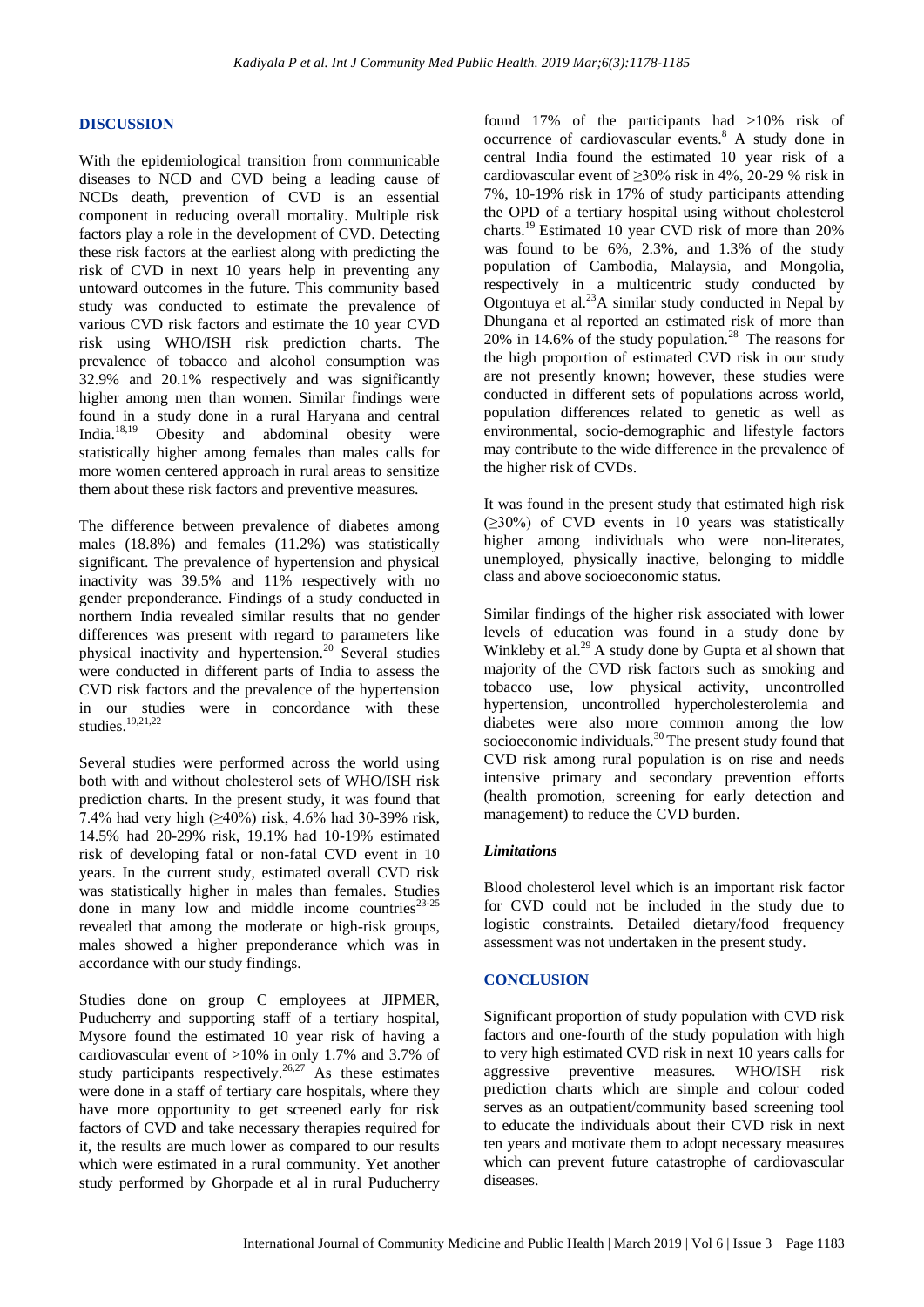*Funding: No funding sources Conflict of interest: None declared Ethical approval: The study was approved by the Institutional Ethics Committee*

#### **REFERENCES**

- 1. Park K. Park's textbook of Preventive and Social Medicine. 24th ed. Chapter 6, Epidemiology of Chronic Non-communicable Diseases and Conditions; Jabalpur India: Banarsidas Bhanot; 2017: 383-6.
- 2. WHO Cardiovascular diseases (CVDs) Factsheet, 2015. Available at http://www.who.int/mediacentre/ factsheets/fs317/en/. Accessed 20 November 2018.
- 3. World Health Organization, Non communicable Diseases (NCD) Country Profiles, 2014: 91.
- 4. Mackay J, Mensah GA. The atlas of heart disease and stroke. World Health Organization & Center for Disease Control and Prevention; 2012. Available at http://www.who.int/cardiovascular\_diseases/resourc es/ atlas/en/. Accessed 20 November 2018.
- 5. Sommer I, Griebler U, Mahlknecht P, Thaler K, Bouskill K, Gartlehner G, Mendis S. Socioeconomic inequalities in non-communicable diseases and their risk factors: an overview of systematic reviews. BMC Public Health. 2015;15(1):914.
- 6. WHO Cardiovascular diseases (CVDs) Fact sheet, 2017. Available at http://www.who.int/mediacentre/ factsheets/fs317/en/. Accessed 20 November 2018.
- 7. WHO/ISH Risk prediction charts for 14 WHO epidemiological sub-regions, 2007. Available at http://ishworld.com/downloads/activities/colour\_cha rts\_24\_ Aug\_07. pdf. Accessed 20 November 2018.
- 8. Ghorpade AG, Shrivastava SR, Kar SS, Sarkar S, Majgi SM, Roy G. Estimation of the cardiovascular risk using World Health Organization/International Society of Hypertension (WHO/ISH) risk prediction charts in a rural population of South India. Int J Health Policy Manag. 2015;4(8):531–6.
- 9. Madhu B, Srinath KM, Ashok NC. Hypertension: Prevalence and its associated factors in a rural south Indian Population. Indian J Public Health Res Development. 2012;3(4):105-9.
- 10. Centers for Disease Control and Prevention. National Health and Nutrition Examination Survey (NHANES) anthropometry procedures manual; 2009. USA: CDC. 2012.
- 11. World Health Organization 2000 The Asia-Pacific perspective. Redefining obesity and its treatment. International Diabetes Institute. Health Communications Australia Pty. Ltd. Available at http://www.obesityasia pacific.com/default.htm. Accessed 20 November 2018.
- 12. WHO Expert Consultation. Waist Circumference and Waist-Hip ratio- Report of a WHO expert consultation. World Health Organization. Geneva. 2008.
- 13. Frese EM, Fick A, Sadowsky HS. Blood pressure measurement guidelines for physical therapists.

Cardiopulmonary physical therapy journal. 2011;22(2):5-12.

- 14. Bell K, Twiggs J, Olin BR. Hypertension: The silent killer: updated JNC-8 guideline recommendations. Alabama Pharmacy Association. 2015:1-8.
- 15. American Diabetes Association. Diagnosis and classification of diabetes mellitus. Diabetes care. 2014;37(1):81-90.
- 16. World health organization. Global Physical Activity Questionnaire (GPAQ) Analysis Guide. Surveillance and Population-Based Prevention of Noncommunicable Diseases Department World Health Organization. Geneva 27, Switzerland. Available at: http://www.who.int/chp/steps/ resources/GPAQ\_Analysis\_ Guide.pdf. Accessed on 20 November 2018.
- 17. Singh G, Kaur D, Kaur H. Presumptive stressful life events scale (PSLES)-a new stressful life events scale for use in India. Indian J Psychiatry. 1984;26(2):107.
- 18. Krishnan A, Shah B, Lal V, Shukla DK, Paul E, Kapoor SK. Prevalence of risk factors for noncommunicable disease in a rural area of Faridabad district of Haryana. Indian J Public Health. 2008;52(3):117-24.
- 19. Patil CR, Thakre SS, Thakre SB, others. A crosssectional study on the risk factors for cardiovascular disease and risk profiling of adults in central India. J Clin Prev Cardiol. 2017;6(3):104-8.
- 20. Kar SS, Thakur JS, Virdi NK, Jain S, Kumar R. Risk factors for cardiovascular diseases: Is the social gradient reversing in northern India. Natl Med J India. 2010;23(4):206-9.
- 21. Shah B, Mathur P. Surveillance of cardiovascular disease risk factors in India: The need and scope. Indian J Med Res. 2010;132:634-42.
- 22. Parashar M, Dwivedi S, Agarwalla R, Kishore J, Shaikh Z. Risk factors for cardiovascular diseases among male workers of building construction site in Delhi. J Clin Prev Cardiol. 2017;6:99-103.
- 23. Otgontuya D, Oum S, Buckley BS, Bonita R. Assessment of total cardiovascular risk using WHO/ISH risk prediction charts in three low and middle income countries in Asia. BMC Public Health. 2013;13(1):539.
- 24. Nordet P, Mendis S, Dueñas A. Total cardiovascular risk assessment and management using two prediction tools, with and without blood cholesterol. MEDICC Rev. 2013;15:36–40.
- 25. Mendis S, Lindholm LH, Anderson SG. Total cardiovascular risk approach to improve efficiency of cardiovascular prevention in resource constrain settings. J Clin Epidemiol. 2011;64:1451–62.
- 26. Aswin K, Ghorpade AG, Kar SS, Kumar G. Cardiovascular disease risk factor profiling of group C employees in JIPMER, Puducherry. J Family Med Prim Care. 2014;3:255-9.
- 27. Savitharani BB, Madhu B, Renuka M, Ashok NC. Utilization of WHO-ISH 10-year CVD risk prediction chart as a screening tool among